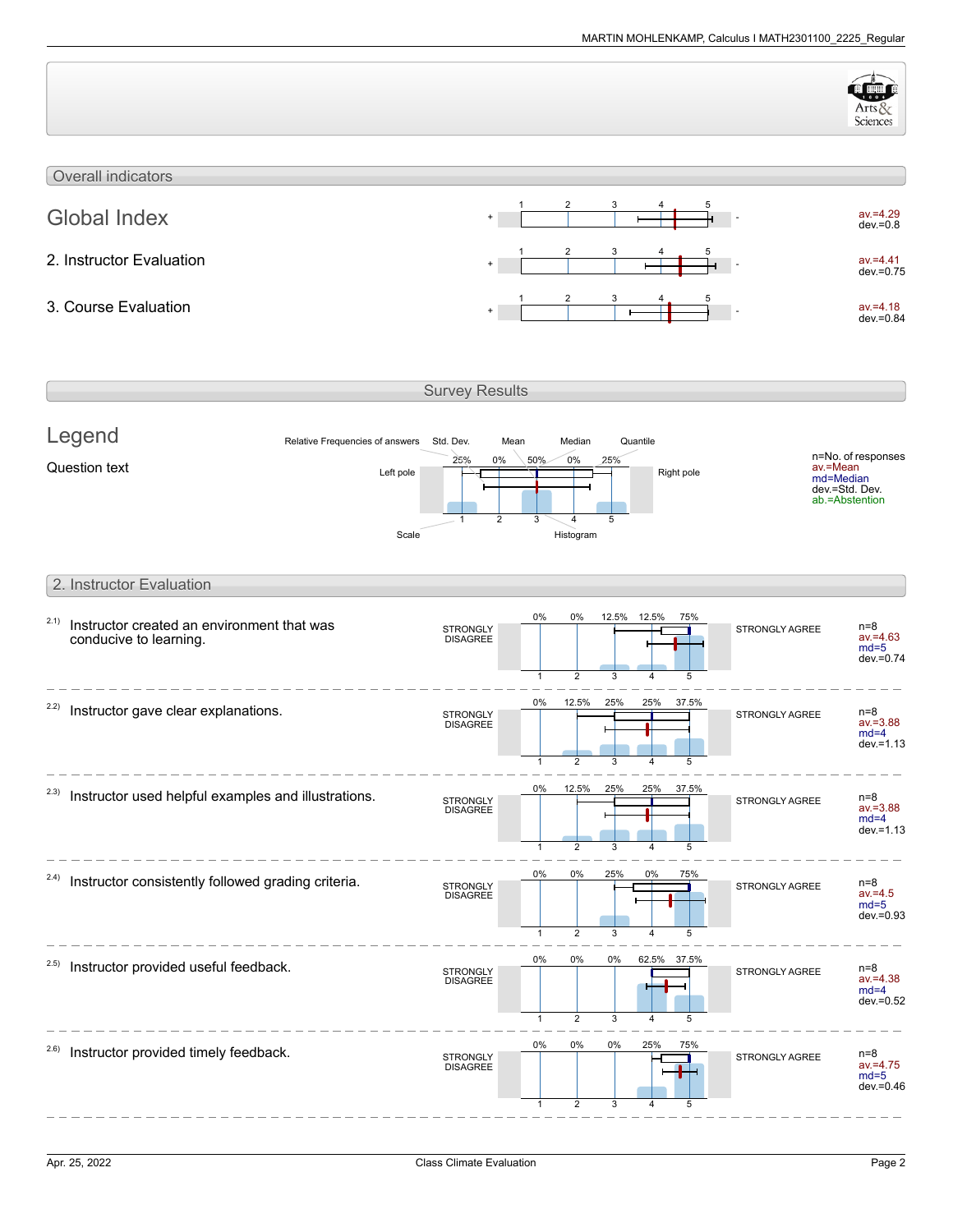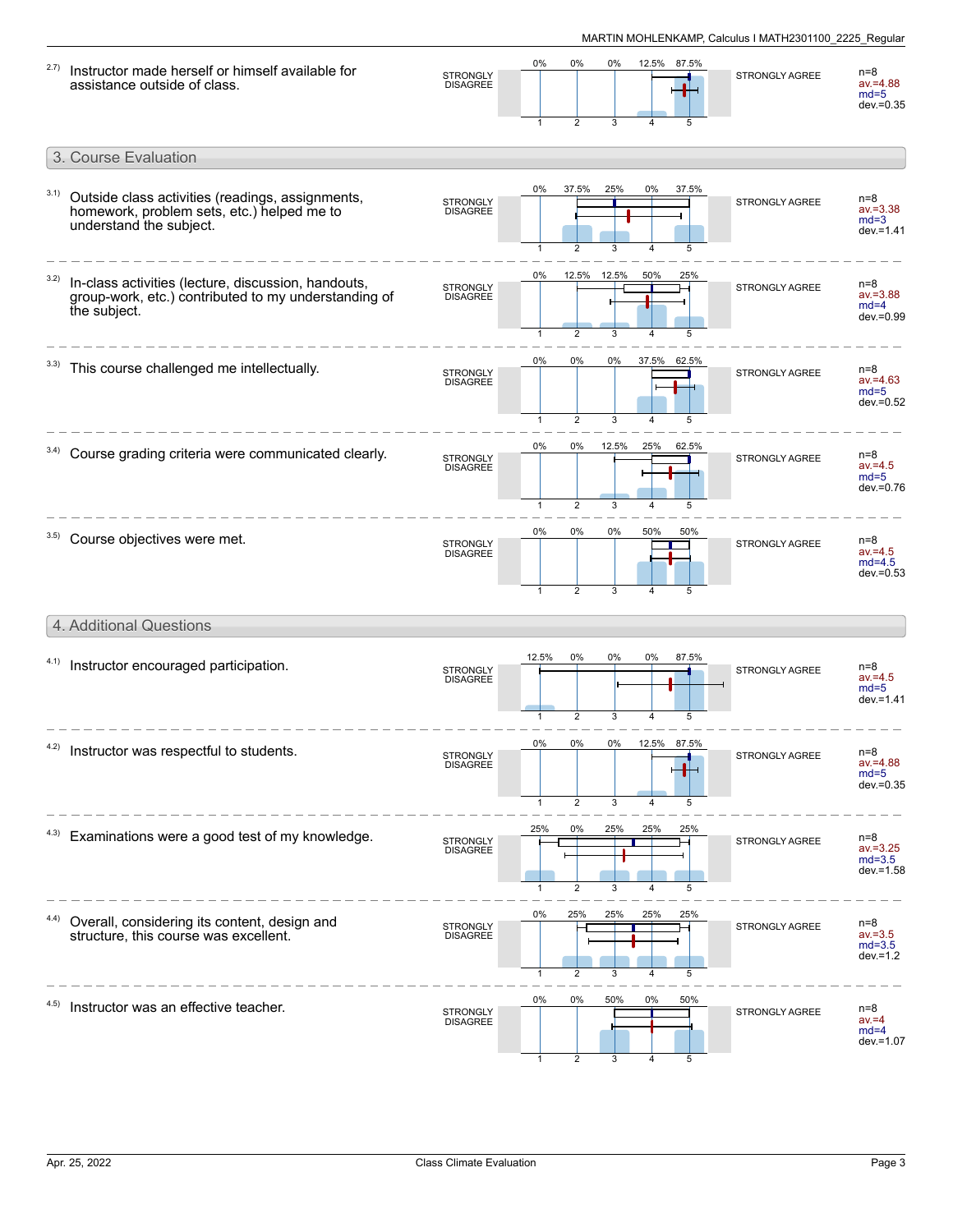# Profile

### Subunit: A&S-MATH

Name of the course: (Name of the survey)

Name of the instructor: MARTIN MOHLENKAMP

Calculus I (MATH2301100\_2225\_Regular)

Values used in the profile line: Mean

## 2. Instructor Evaluation

| 2.1) | Instructor created an environment that was<br>conducive to learning.                                                        | <b>STRONGLY</b><br><b>DISAGREE</b> |  |  | <b>STRONGLY</b><br><b>AGREE</b> | $n=8$ | $av = 4.63$ | $md=5.00$ dev.=0.74 |                       |
|------|-----------------------------------------------------------------------------------------------------------------------------|------------------------------------|--|--|---------------------------------|-------|-------------|---------------------|-----------------------|
| 2.2) | Instructor gave clear explanations.                                                                                         | <b>STRONGLY</b><br><b>DISAGREE</b> |  |  | <b>STRONGLY</b><br><b>AGREE</b> | $n=8$ | $av = 3.88$ | $md=4.00$           | $dev = 1.13$          |
| 2.3) | Instructor used helpful examples and<br>illustrations.                                                                      | <b>STRONGLY</b><br><b>DISAGREE</b> |  |  | <b>STRONGLY</b><br><b>AGREE</b> | $n=8$ | $av = 3.88$ |                     | md=4.00 dev.=1.13     |
| 2.4) | Instructor consistently followed grading criteria.                                                                          | <b>STRONGLY</b><br><b>DISAGREE</b> |  |  | <b>STRONGLY</b><br><b>AGREE</b> | $n=8$ | $av = 4.50$ | $md = 5.00$         | $dev = 0.93$          |
| 2.5) | Instructor provided useful feedback.                                                                                        | <b>STRONGLY</b><br><b>DISAGREE</b> |  |  | <b>STRONGLY</b><br><b>AGREE</b> | $n=8$ | $av = 4.38$ |                     | md=4.00 dev.=0.52     |
| 2.6) | Instructor provided timely feedback.                                                                                        | <b>STRONGLY</b><br><b>DISAGREE</b> |  |  | <b>STRONGLY</b><br><b>AGREE</b> | $n=8$ | $av = 4.75$ | $md = 5.00$         | $dev = 0.46$          |
| 2.7) | Instructor made herself or himself available for<br>assistance outside of class.                                            | <b>STRONGLY</b><br><b>DISAGREE</b> |  |  | <b>STRONGLY</b><br><b>AGREE</b> | $n=8$ | $av = 4.88$ | $md = 5.00$         | $dev = 0.35$          |
|      | 3. Course Evaluation                                                                                                        |                                    |  |  |                                 |       |             |                     |                       |
| 3.1) | Outside class activities (readings,                                                                                         | <b>STRONGLY</b>                    |  |  | <b>STRONGLY</b>                 |       |             |                     |                       |
|      | assignments, homework, problem sets, etc.)<br>helped me to understand the subject.                                          | <b>DISAGREE</b>                    |  |  | <b>AGREE</b>                    | $n=8$ | $av = 3.38$ | $md = 3.00$         | $dev = 1.41$          |
| 3.2) | In-class activities (lecture, discussion,<br>handouts, group-work, etc.) contributed to my<br>understanding of the subject. | <b>STRONGLY</b><br><b>DISAGREE</b> |  |  | <b>STRONGLY</b><br><b>AGREE</b> | $n=8$ | $av = 3.88$ | $md=4.00$           | $dev = 0.99$          |
|      | 3.3) This course challenged me intellectually.                                                                              | <b>STRONGLY</b><br><b>DISAGREE</b> |  |  | <b>STRONGLY</b><br><b>AGREE</b> | $n=8$ | $av = 4.63$ | $md=5.00$           | $dev = 0.52$          |
|      | 3.4) Course grading criteria were communicated<br>clearly.                                                                  | <b>STRONGLY</b><br><b>DISAGREE</b> |  |  | <b>STRONGLY</b><br><b>AGREE</b> | $n=8$ | $av = 4.50$ |                     | md=5.00 dev.=0.76     |
|      | 3.5) Course objectives were met.                                                                                            | <b>STRONGLY</b><br><b>DISAGREE</b> |  |  | <b>STRONGLY</b><br><b>AGREE</b> | $n=8$ | $av = 4.50$ |                     | $md=4.50$ dev $=0.53$ |
|      |                                                                                                                             |                                    |  |  |                                 |       |             |                     |                       |
|      | 4. Additional Questions                                                                                                     |                                    |  |  |                                 |       |             |                     |                       |

| 4.1) | Instructor encouraged participation.                                                  | <b>STRONGLY</b><br><b>DISAGREE</b> |  | <b>STRONGLY</b><br><b>AGREE</b> | $n=8$ | $av = 4.50$ | $md=5.00$   | $dev = 1.41$ |
|------|---------------------------------------------------------------------------------------|------------------------------------|--|---------------------------------|-------|-------------|-------------|--------------|
| 4.2) | Instructor was respectful to students.                                                | <b>STRONGLY</b><br><b>DISAGREE</b> |  | <b>STRONGLY</b><br><b>AGREE</b> | $n=8$ | $av = 4.88$ | $md=5.00$   | $dev = 0.35$ |
| 4.3) | Examinations were a good test of my<br>knowledge.                                     | <b>STRONGLY</b><br><b>DISAGREE</b> |  | <b>STRONGLY</b><br>AGREE        | $n=8$ | $av = 3.25$ | $md = 3.50$ | $dev = 1.58$ |
| 4.4) | Overall, considering its content, design and<br>structure, this course was excellent. | <b>STRONGLY</b><br><b>DISAGREE</b> |  | <b>STRONGLY</b><br>AGREE        | $n=8$ | $av = 3.50$ | $md = 3.50$ | $dev = 1.20$ |
| 4.5) | Instructor was an effective teacher.                                                  | <b>STRONGLY</b><br><b>DISAGREE</b> |  | <b>STRONGLY</b><br><b>AGREE</b> | $n=8$ | av.=4.00    | $md=4.00$   | $dev = 1.07$ |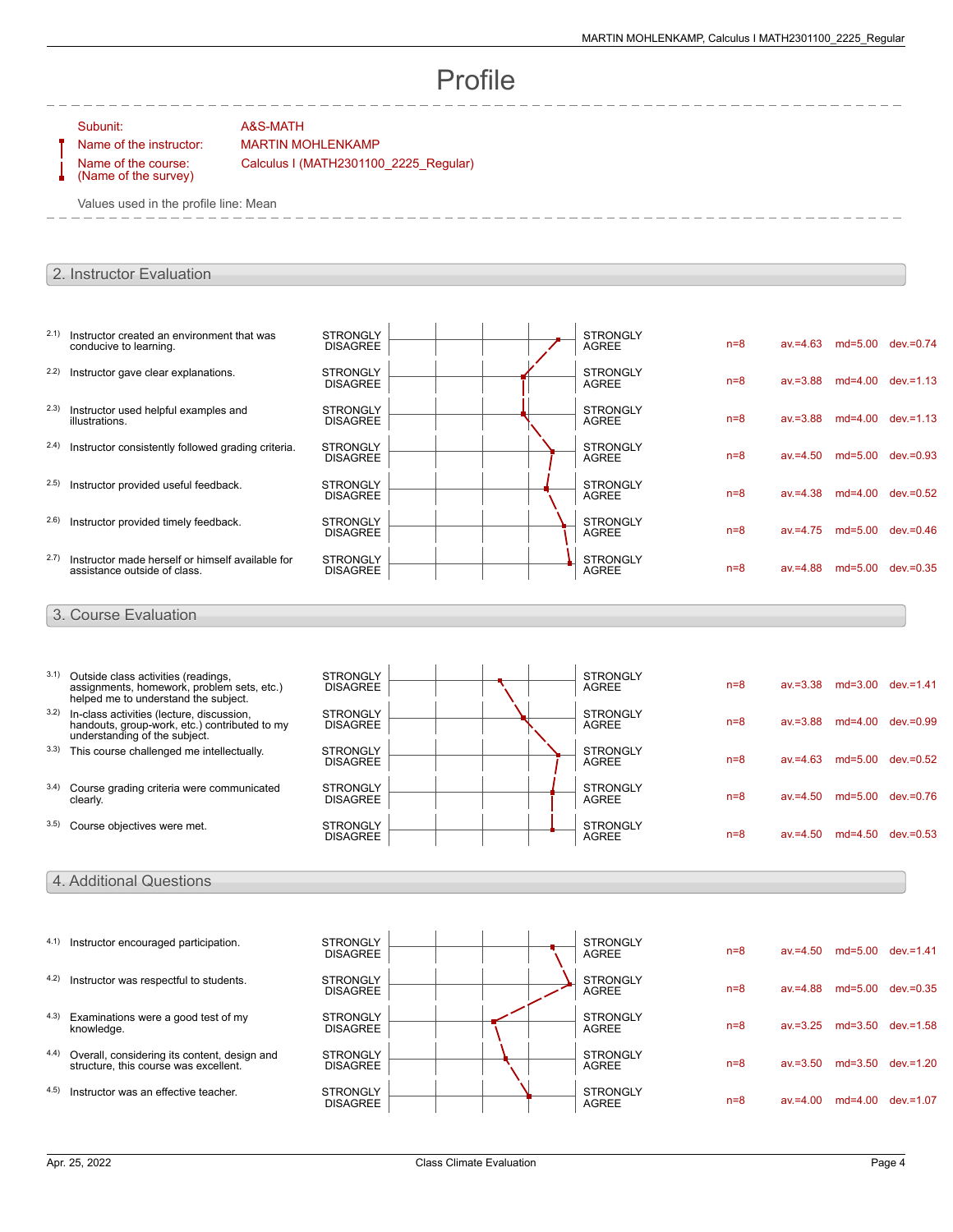# Comments Report

### 5. Open Response

- 5.1) What do you consider to be the greatest STRENGTH of the INSTRUCTOR?
- Dr. Mohlenkamp makes himself extremely available and he is very open to questions. He does everything he can to make sure that nobody is falling behind.
- Explains things really well! At least the parts that are relevant to the course.
- Going through examples. Giving us definitions and then applying the definitions for problems.
- Greatest strength of the instructor was that when the class appeared to be doing poorly he would be open to criticism in the way he taught and things the students would like to see changed.
- He explains things well and provides us with extra examples in case we need further understanding
- Knowledge on the subject  $\blacksquare$
- he was willing to explain things and adjust as his students needed
- made himself available outside of class and asked for students' feedback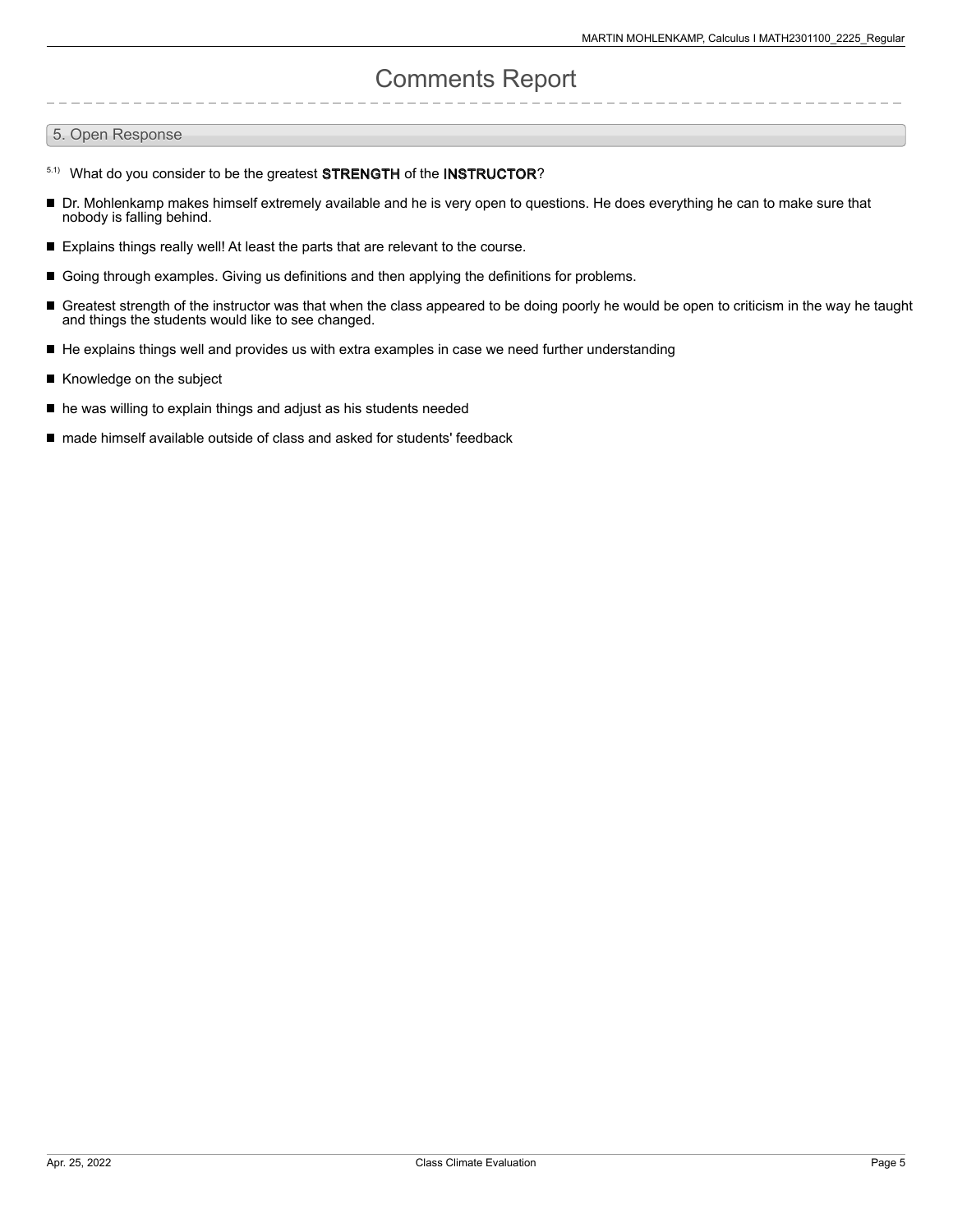- <sup>5.2)</sup> What do you consider to be the greatest WEAKNESS of the INSTRUCTOR? Suggestions for improvement?
- Greatest weakness was overcomplicating an important topic and over explaining it to where it gets complicated
- He's tried to show the proofs of a lot of our theorems. I enjoyed them but it ends up confusing people more somehow
- $\blacksquare$  I can't think of anything right now
- **None**
- Sometimes doesn't go over different types of application. Definitely doesn't go over the same level of difficulty questions that are put on the exams.
- Sometimes skips over small concepts that some people may not have known before
- did not encourage participation
- the problems we did didn't show a clear test of my actual knowledge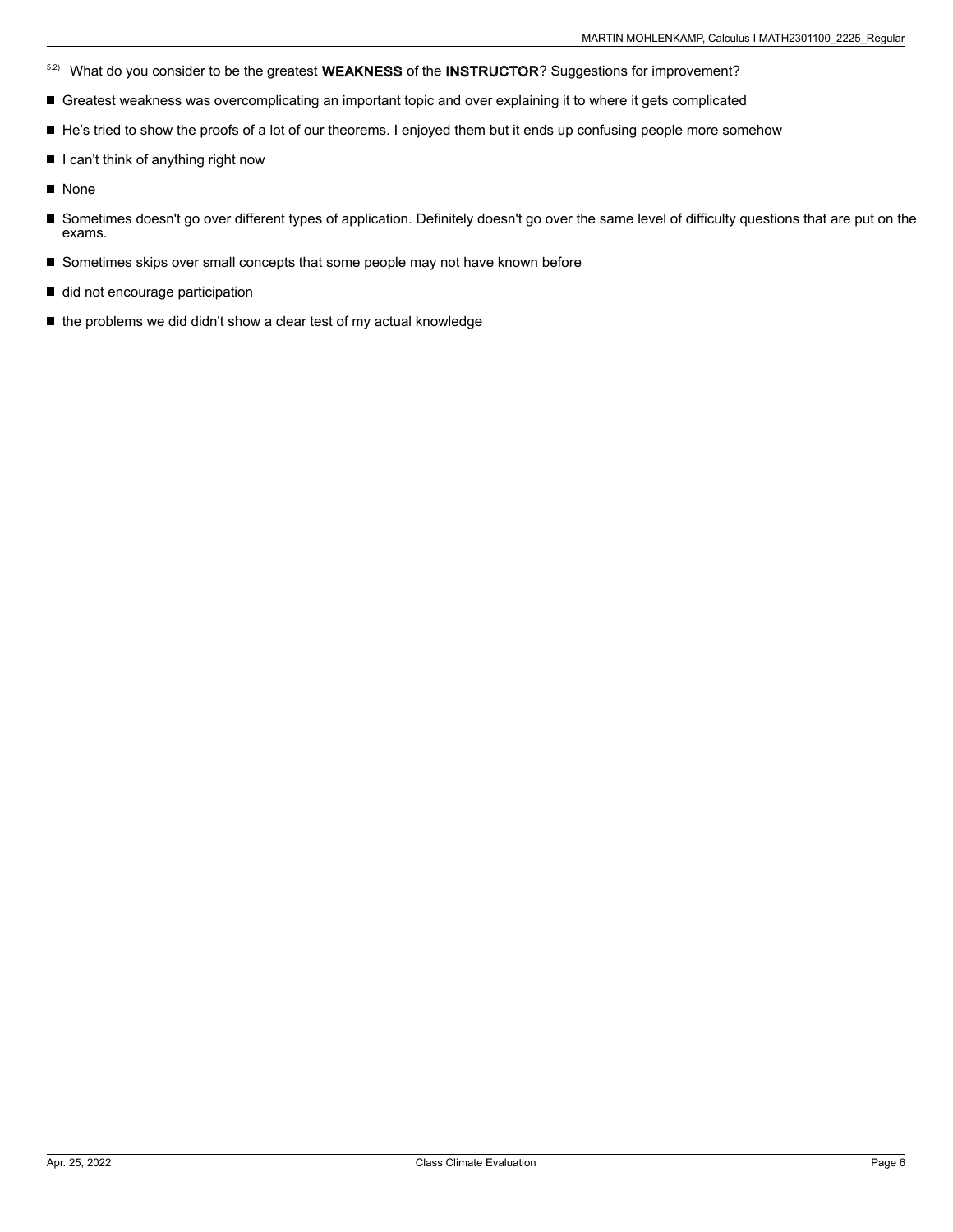- 5.3) What do you consider to be the greatest STRENGTH of the COURSE? (texts, content, etc.)?
- Effective in teaching applied concepts
- Strength of the course is having the textbook available with easy access and a good teacher for recitation
- The addition of recitation made me actually practice the material because I never did the suggested homework.
- The optional assignments and test guides were very helpful
- **The textbook**
- Very in depth. Covers many materials. Book is good for having examples and problems with answers to help us the practice for exams.
- $\blacksquare$  required a large effort on the students part